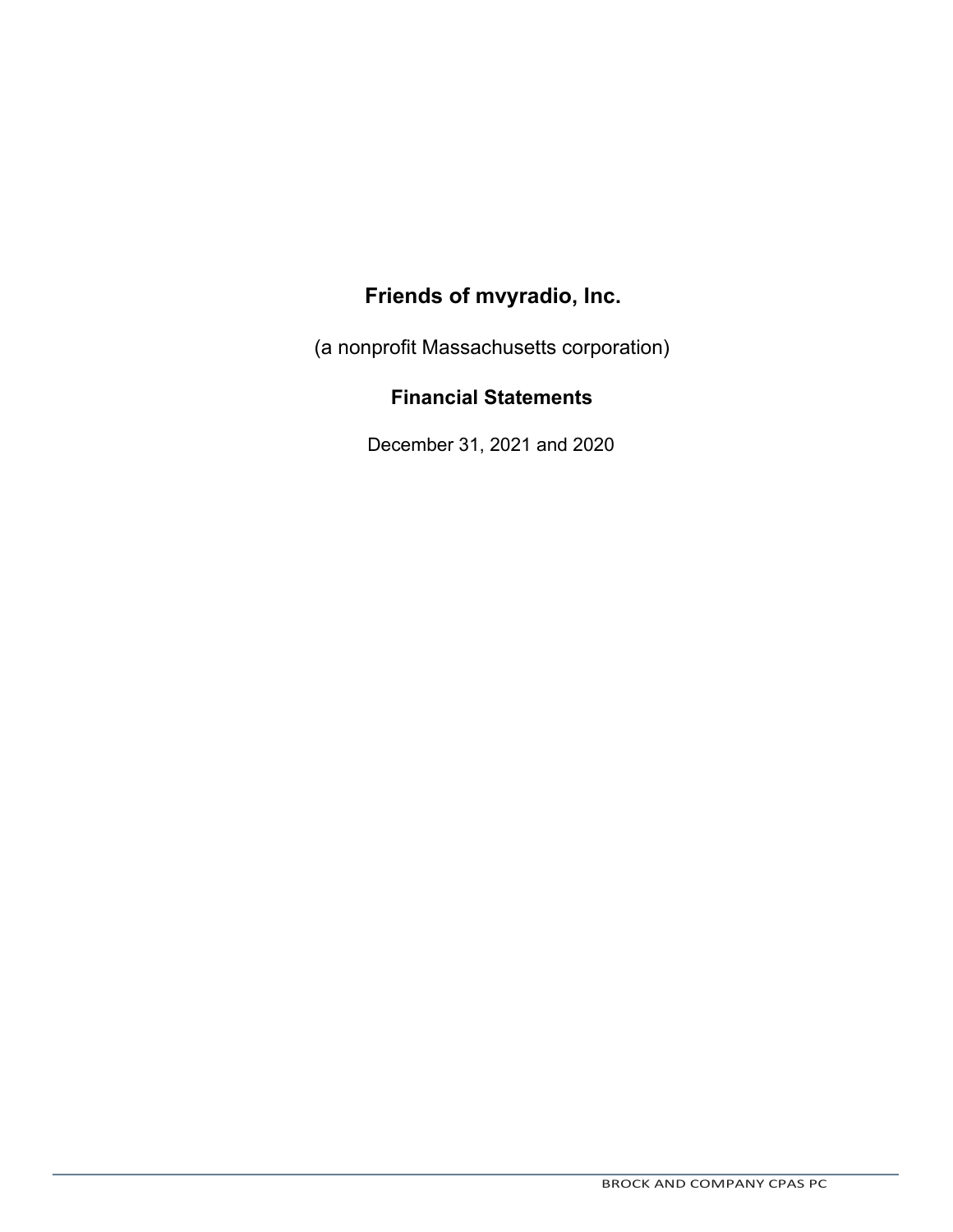## **Table of Contents**

| <b>Independent Auditor's Report</b>                                       | Pages 1-2  |
|---------------------------------------------------------------------------|------------|
| <b>Statements of Financial Position</b><br>December 31, 2021 and 2020     | Page 3     |
| <b>Statement of Activities</b><br>Year ended December 31, 2021            | Page 4     |
| <b>Statement of Activities</b><br>Year ended December 31, 2020            | Page 5     |
| <b>Statement of Functional Expenses</b><br>Year ended December 31, 2021   | Page 6     |
| <b>Statement of Functional Expenses</b><br>Year ended December 31, 2020   | Page 7     |
| <b>Statements of Cash Flows</b><br>Years ended December 31, 2021 and 2020 | Page 8     |
| <b>Notes to Financial Statements</b>                                      | Pages 9-16 |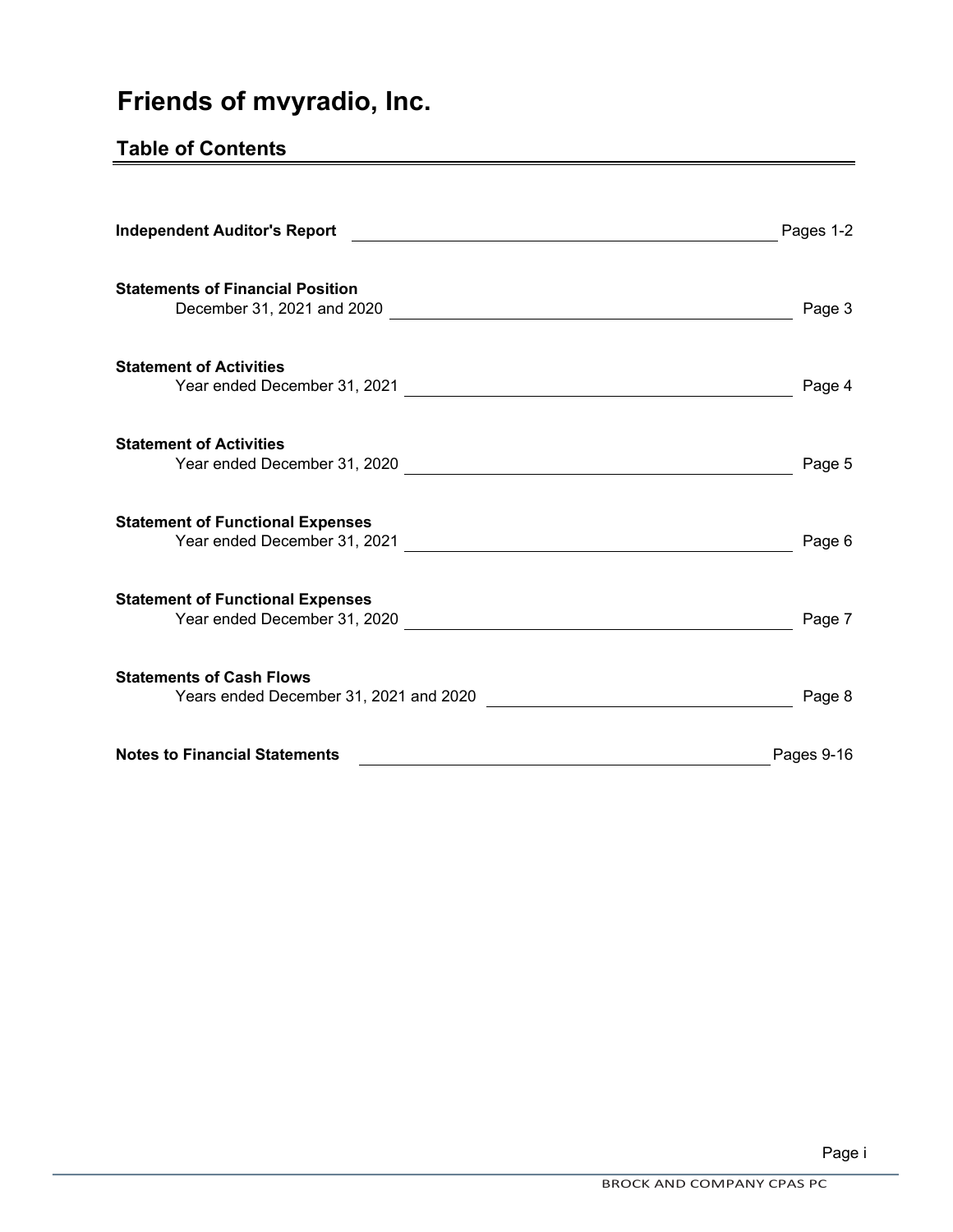



### **Independent Auditor's Report**

To the Board of Directors Friends of mvyradio, Inc. West Tisbury, Massachusetts

### **Opinion**

We have audited the financial statements of Friends of mvyradio, Inc. (a nonprofit organization), which comprise the statements of financial position as of December 31, 2021 and 2020, and the related statements of activities, functional expenses, and cash flows for the years then ended, and the related notes to the financial statements.

In our opinion, the accompanying financial statements present fairly, in all material respects, the financial position of Friends of mvyradio, Inc. as of December 31, 2021 and 2020, and the changes in its net assets and its cash flows for the years then ended in accordance with accounting principles generally accepted in the United States of America.

#### **Basis for Opinion**

We conducted our audits in accordance with auditing standards generally accepted in the United States of America. Our responsibilities under those standards are further described in the Auditor's Responsibilities for the Audit of the Financial Statements section of our report. We are required to be independent of Friends of mvyradio, Inc. and to meet our other ethical responsibilities in accordance with the relevant ethical requirements relating to our audits. We believe that the evidence we have obtained is sufficient and appropriate to provide a basis for our audit opinion.

#### **Responsibilities of Management for the Financial Statements**

Management is responsible for the preparation and fair presentation of these financial statements in accordance with accounting principles generally accepted in the United States of America, and for the design, implementation, and maintenance of internal control relevant to the preparation and fair presentation of financial statements that are free from material misstatement, whether due to fraud or error.

In preparing the financial statements, management is required to evaluate whether there are conditions or events, considered in the aggregate, that raise substantial doubt about Friends of mvyradio, Inc.'s ability to continue as a going concern within one year after the date that the financial statements are available to be issued.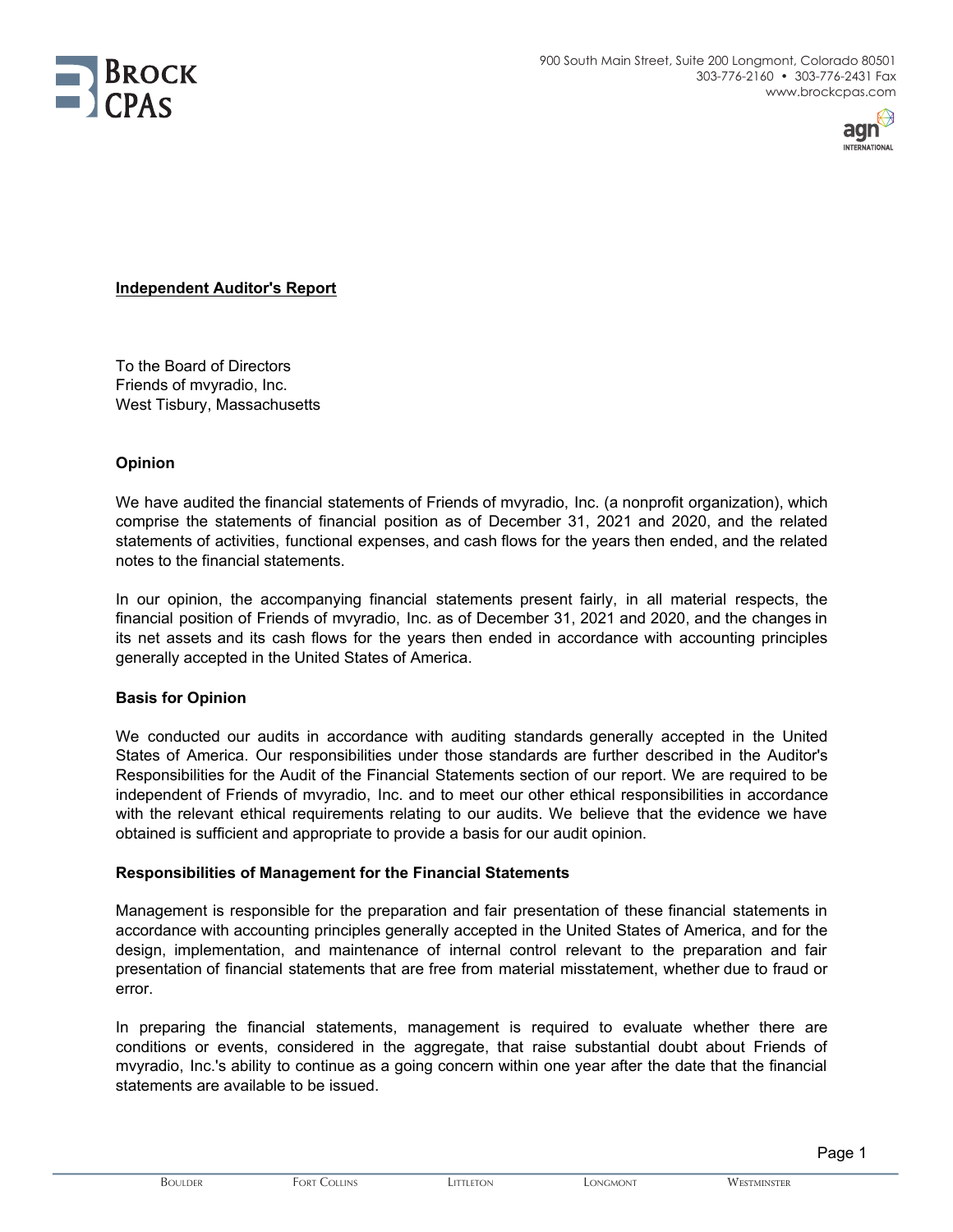### **Independent Auditor's Report (continued)**

#### **Auditor's Responsibility for the Audit of the Financial Statements**

Our objectives are to obtain reasonable assurance about whether the financial statements as a whole are free from material misstatement, whether due to fraud or error, and to issue an auditor's report that includes our opinion. Reasonable assurance is a high level of assurance but is not absolute assurance and therefore is not a guarantee that an audit conducted in accordance with generally accepted auditing standards will always detect a material misstatement when it exists. The risk of not detecting a material misstatement resulting from fraud is higher than one resulting from error, as fraud may involve collusion, forgery, intentional omissions, misrepresentations, or the override of internal control. Misstatements, including omissions, are considered material if there is substantial likelihood that, individually or in the aggregate, they would influence the judgement made by a reasonable user based on the financial statements.

In performing an audit in accordance with generally accepted auditing standards, we:

- Exercise professional judgment and maintain professional skepticism throughout the audit.
- Identify and assess the risks of material misstatement of the financial statements, whether due to fraud or error, and design and perform audit procedures responsive to those risks. Such procedures include examining, on a test basis, evidence regarding the amounts and disclosures in the financial statements.
- Obtain an understanding of internal control relevant to the audit in order to design audit procedures that are appropriate in the circumstances, but not for the purpose of expressing an opinion on the effectiveness of Friends of mvyradio, Inc.'s internal control. Accordingly, no such opinion is expressed.
- Evaluate the appropriateness of accounting policies used and the reasonableness of significant accounting estimates made by management, as well as evaluate the overall presentation of the financial statements.
- Conclude whether, in our judgment, there are conditions or events, considered in the aggregate, that raise substantial doubt about Friends of mvyradio, Inc.'s ability to continue as a going concern for a reasonable period of time.

We are required to communicate with those charged with governance regarding, among other matters, the planned scope and timing of the audit, significant audit findings, and certain internal control related matters that we identified during the audit.

Broch and Company, CPAS, P.C.

Certified Public Accountants

Longmont, Colorado May 23, 2022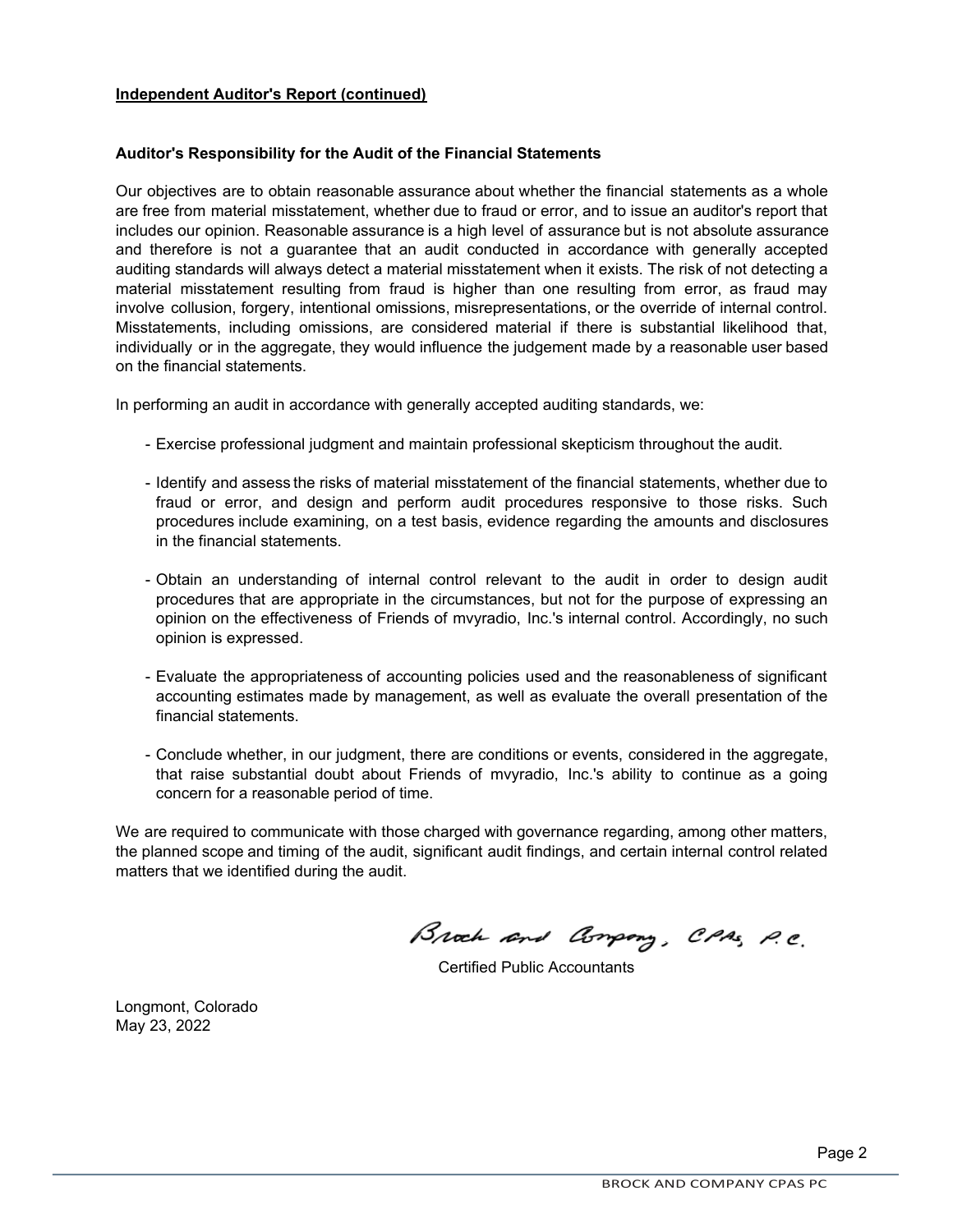## **Statements of Financial Position**

| December 31                                            | 2021          | 2020            |
|--------------------------------------------------------|---------------|-----------------|
|                                                        |               |                 |
| <b>ASSETS</b>                                          |               |                 |
| <b>Current Assets</b>                                  |               |                 |
| Cash and cash equivalents                              | \$<br>838,003 | 1,057,045<br>\$ |
| Accounts receivable                                    | 54,484        | 30,127          |
| Contributions receivable, current portion              | 333,773       | 252,323         |
| Prepaid expenses                                       | 14,502        | 10,092          |
| <b>Total current assets</b>                            | 1,240,762     | 1,349,587       |
|                                                        |               |                 |
| <b>Property and Equipment, at cost</b>                 | 4,149,833     | 3,075,450       |
| <b>Other Assets</b>                                    |               |                 |
| Contributions receivable, net                          | 66,327        | 54,717          |
| <b>Broadcast license</b>                               | 225,000       | 225,000         |
| Total other assets                                     | 291,327       | 279,717         |
|                                                        |               |                 |
| <b>Total assets</b>                                    | 5,681,922     | 4,704,754<br>æ. |
| <b>LIABILITIES AND NET ASSETS</b>                      |               |                 |
|                                                        |               |                 |
| <b>Current Liabilities</b>                             |               |                 |
| Accounts payable                                       | \$<br>23,711  | \$<br>184,113   |
| Accrued compensation and benefits                      | 21,482        | 46,588          |
| Deferred revenue                                       | 17,549        | 23,359          |
| Current maturities of construction line of credit      | 26,769        | 28,019          |
| Current maturities of line of credit, related party    |               | 500,000         |
| <b>Total current liabilities</b>                       | 89,511        | 782,079         |
| <b>Long-Term Liabilities</b>                           |               |                 |
| Construction line of credit, net of current maturities | 958,228       | 437,322         |
| <b>Total liabilities</b>                               | 1,047,739     | 1,219,401       |
| <b>Net Assets</b>                                      |               |                 |
| Without donor restrictions                             | 4,197,869     | 3,103,328       |
| With donor restrictions                                | 436,314       | 382,025         |
| Total net assets                                       | 4,634,183     | 3,485,353       |
| Total liabilities and net assets                       | 5,681,922     | 4,704,754<br>\$ |

The accompanying Notes are an integral part of these financial statements **Page 3**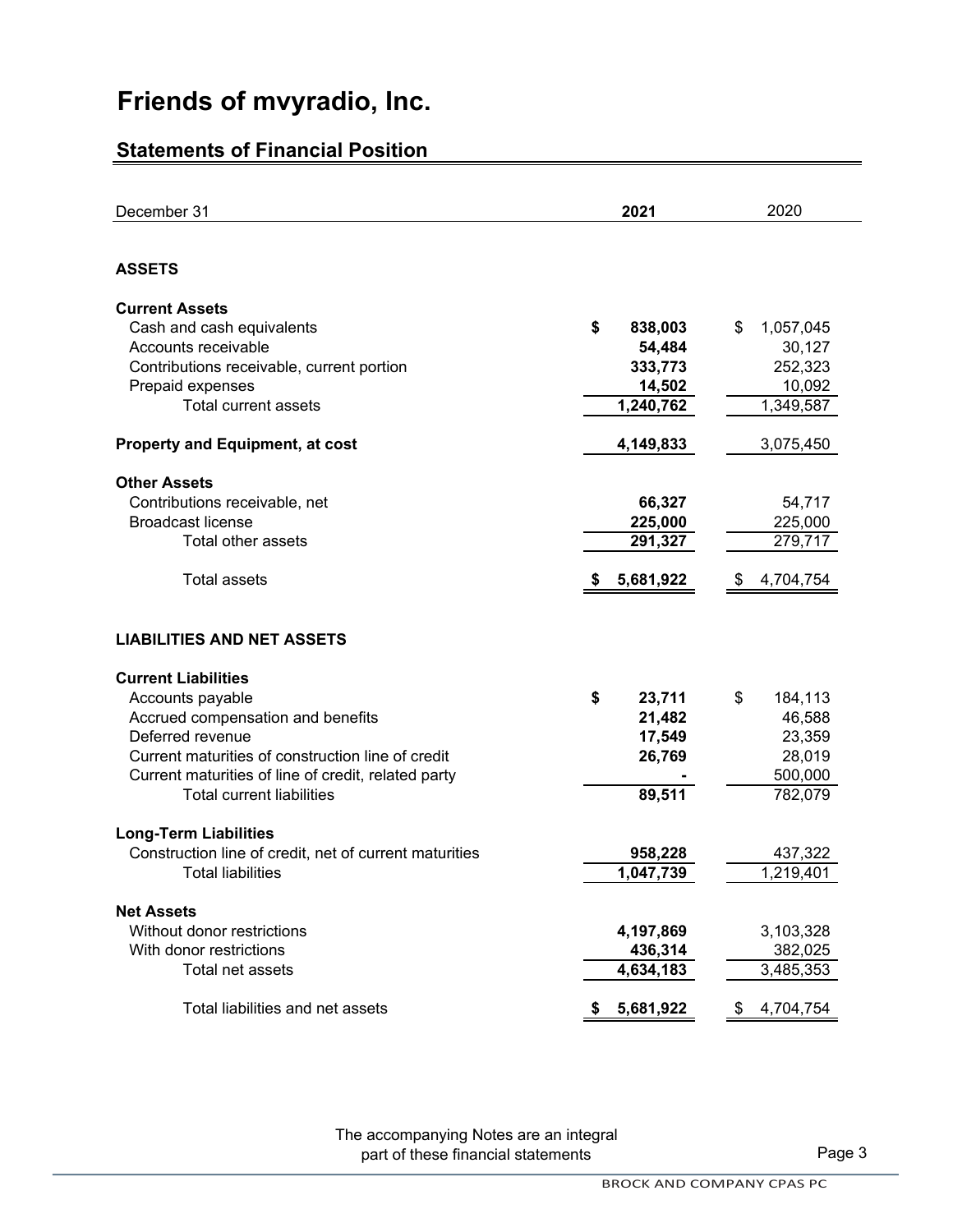## **Statement of Activities**

### Year ended December 31, 2021

|                                            |    | <b>Without Donor</b><br><b>Restrictions</b> |    | <b>With Donor</b><br><b>Restrictions</b> | <b>Total</b> |           |  |
|--------------------------------------------|----|---------------------------------------------|----|------------------------------------------|--------------|-----------|--|
| <b>Operating Support and Revenue</b>       |    |                                             |    |                                          |              |           |  |
| <b>Support</b>                             |    |                                             |    |                                          |              |           |  |
| Contributions and memberships              | \$ | 654,540                                     | \$ | 344,353                                  | \$           | 998,893   |  |
| Grants                                     |    | 566,061                                     |    | 15,288                                   |              | 581,349   |  |
| Net assets released from restrictions      |    | 305,352                                     |    | (305, 352)                               |              |           |  |
| Total operating support                    |    | 1,525,953                                   |    | 54,289                                   |              | 1,580,242 |  |
|                                            |    |                                             |    |                                          |              |           |  |
| <b>Revenue</b><br><b>Underwriting fees</b> |    | 384,352                                     |    |                                          |              |           |  |
|                                            |    |                                             |    |                                          |              | 384,352   |  |
| Other program revenue                      |    | 8,638                                       |    |                                          |              | 8,638     |  |
| Total operating revenue                    |    | 392,990                                     |    |                                          |              | 392,990   |  |
| Total operating support and revenue        |    | 1,918,943                                   |    | 54,289                                   |              | 1,973,232 |  |
| <b>Operating Expenses</b>                  |    |                                             |    |                                          |              |           |  |
| Program services                           |    |                                             |    |                                          |              |           |  |
| Broadcasting and engineering               |    | 194,869                                     |    |                                          |              | 194,869   |  |
| Programming                                |    | 763,372                                     |    |                                          |              | 763,372   |  |
| Supporting services                        |    |                                             |    |                                          |              |           |  |
| General and administrative                 |    | 239,735                                     |    |                                          |              | 239,735   |  |
| Fundraising                                |    |                                             |    |                                          |              |           |  |
| Underwriting and grant solicitation        |    | 237,667                                     |    |                                          |              | 237,667   |  |
| Membership                                 |    | 146,951                                     |    |                                          |              | 146,951   |  |
| Other fundraising                          |    | 154,685                                     |    |                                          |              | 154,685   |  |
| Total operating expenses                   |    | 1,737,279                                   |    |                                          |              | 1,737,279 |  |
| Total operating support and revenue        |    |                                             |    |                                          |              |           |  |
| in excess of operating expenses            |    | 181,664                                     |    | 54,289                                   |              | 235,953   |  |
|                                            |    |                                             |    |                                          |              |           |  |
| <b>Other Changes</b>                       |    |                                             |    |                                          |              |           |  |
| Capital campaign contributions             |    | 258,253                                     |    |                                          |              | 258,253   |  |
| Forgiveness of debt                        |    | 500,000                                     |    |                                          |              | 500,000   |  |
| Paycheck Protection Program grant          |    | 155,080                                     |    |                                          |              | 155,080   |  |
| Interest income                            |    | 492                                         |    |                                          |              | 492       |  |
| Loss on disposal of assets                 |    | (948)                                       |    |                                          |              | (948)     |  |
| Total other changes                        |    | 912,877                                     |    |                                          |              | 912,877   |  |
| <b>Change in Net Assets</b>                |    | 1,094,541                                   |    | 54,289                                   |              | 1,148,830 |  |
| Net Assets, Beginning of Year              |    | 3,103,328                                   |    | 382,025                                  |              | 3,485,353 |  |
| Net Assets, End of Year                    | \$ | 4,197,869                                   | \$ | 436,314                                  | \$           | 4,634,183 |  |

The accompanying Notes are an integral part of these financial statements **Page 4**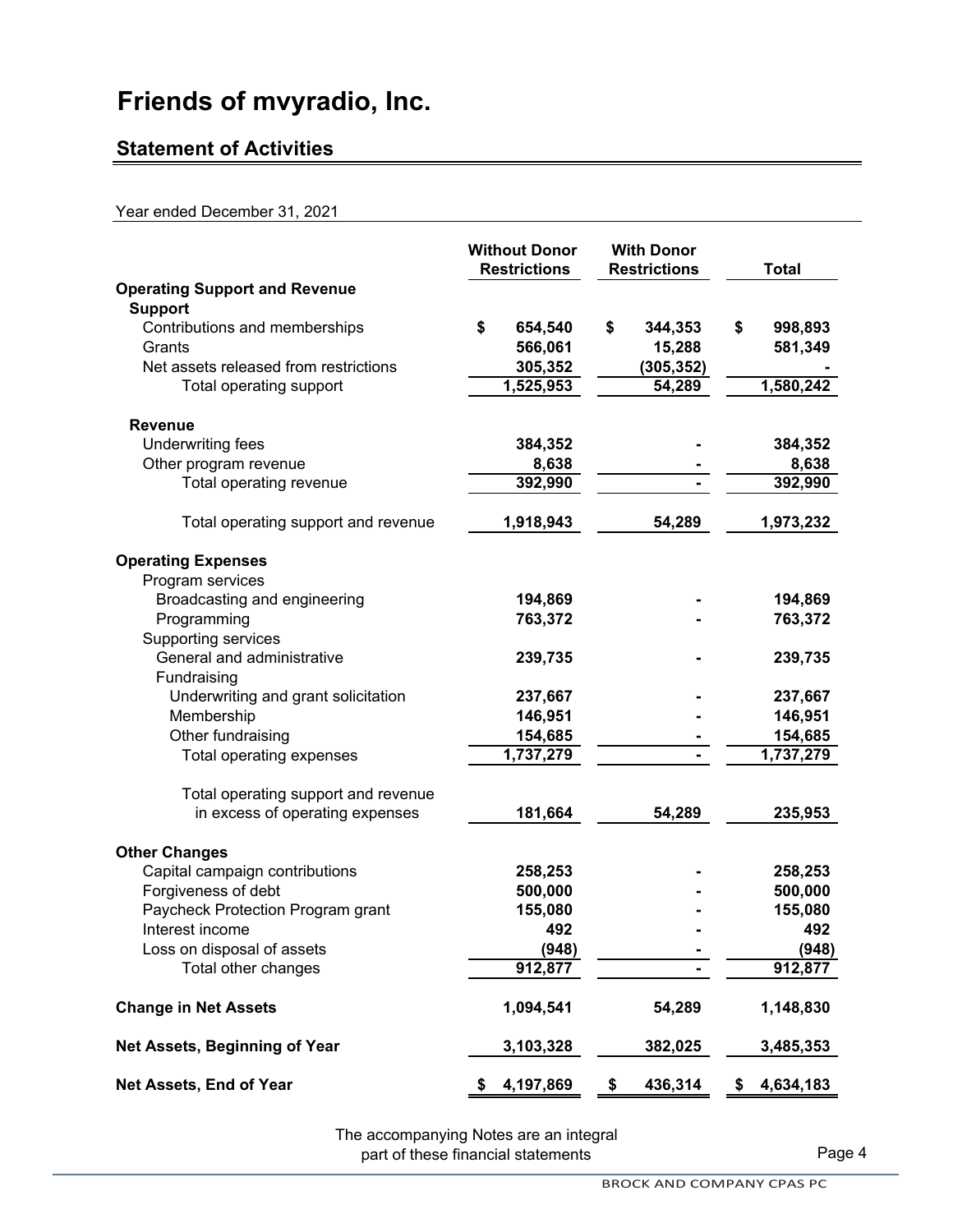## **Statement of Activities**

Year ended December 31, 2020

|                                        | <b>Without Donor</b><br>With Donor<br>Restrictions<br>Restrictions |            | Total         |                        |
|----------------------------------------|--------------------------------------------------------------------|------------|---------------|------------------------|
| <b>Operating Support and Revenue</b>   |                                                                    |            |               |                        |
| <b>Support</b>                         |                                                                    |            |               |                        |
| Contributions and memberships          | \$                                                                 | 468,333    | \$<br>312,940 | \$<br>781,273          |
| Grants                                 |                                                                    | 372,385    | 44,821        | 417,206                |
| Net assets released from restrictions  |                                                                    | 144,254    | (144, 254)    |                        |
| Total operating support                |                                                                    | 984,972    | 213,507       | 1,198,479              |
| <b>Revenue</b>                         |                                                                    |            |               |                        |
| <b>Underwriting fees</b>               |                                                                    | 244,635    |               | 244,635                |
| Other program revenue                  |                                                                    | 4,221      |               | 4,221                  |
| Total operating revenue                |                                                                    | 248,856    |               | 248,856                |
|                                        |                                                                    |            |               |                        |
| Total operating support and revenue    |                                                                    | 1,233,828  | 213,507       | 1,447,335              |
| <b>Operating Expenses</b>              |                                                                    |            |               |                        |
| Program services                       |                                                                    |            |               |                        |
| Broadcasting and engineering           |                                                                    | 145,193    |               | 145,193                |
| Programming                            |                                                                    | 524,692    |               | 524,692                |
| <b>Supporting services</b>             |                                                                    |            |               |                        |
| General and administrative             |                                                                    | 221,249    |               | 221,249                |
| Fundraising                            |                                                                    |            |               |                        |
| Underwriting and grant solicitation    |                                                                    | 211,821    |               | 211,821                |
| Membership                             |                                                                    | 123,311    |               | 123,311                |
| Other fundraising                      |                                                                    | 129,242    |               | 129,242                |
| Total operating expenses               |                                                                    | 1,355,508  |               | $\overline{1,}355,508$ |
| Total operating support and revenue in |                                                                    |            |               |                        |
| excess (deficit) of operating expenses |                                                                    | (121, 680) | 213,507       | 91,827                 |
| <b>Other Changes</b>                   |                                                                    |            |               |                        |
| Capital campaign contributions         |                                                                    | 604,240    |               | 604,240                |
| Forgiveness of debt                    |                                                                    | 500,000    |               | 500,000                |
| Paycheck Protection Program grant      |                                                                    | 150,042    |               | 150,042                |
| Interest income                        |                                                                    | 802        |               | 802                    |
| Total other changes                    |                                                                    | 1,255,084  |               | 1,255,084              |
| <b>Change in Net Assets</b>            |                                                                    | 1,133,404  | 213,507       | 1,346,911              |
| Net Assets, Beginning of Year          |                                                                    | 1,969,924  | 168,518       | 2,138,442              |
|                                        |                                                                    |            |               |                        |
| Net Assets, End of Year                | \$                                                                 | 3,103,328  | \$<br>382,025 | \$<br>3,485,353        |

The accompanying Notes are an integral part of these financial statements **Page 5**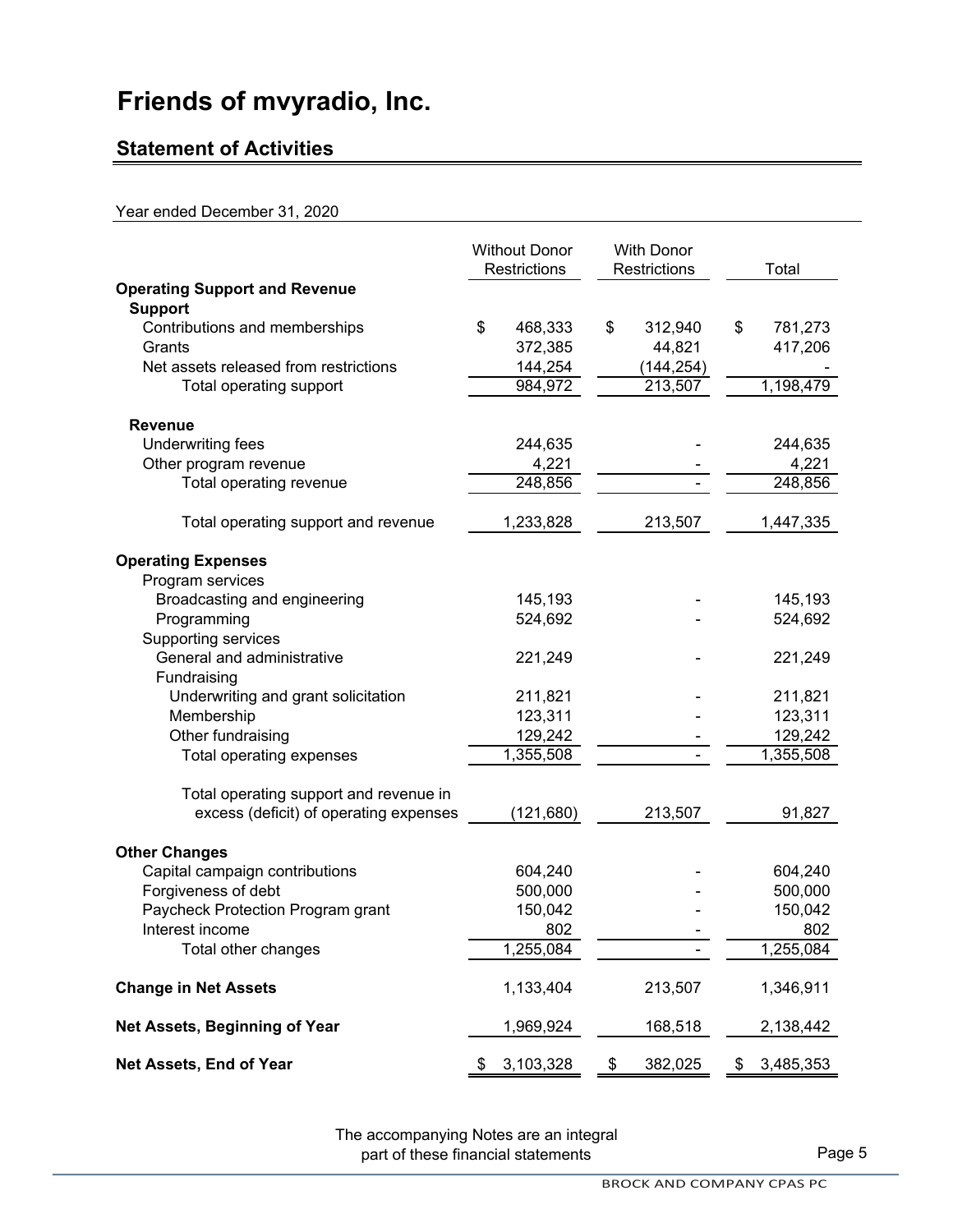## **Statement of Functional Expenses**

### Year ended December 31, 2021

|                              | <b>Program Services</b> |               |           |                       |                     |                    |              |           |               |
|------------------------------|-------------------------|---------------|-----------|-----------------------|---------------------|--------------------|--------------|-----------|---------------|
|                              |                         |               |           |                       |                     | <b>Fundraising</b> |              |           |               |
|                              | <b>Broadcasting</b>     |               |           |                       | <b>Underwriting</b> |                    |              |           |               |
|                              | and                     |               |           | <b>General and</b>    | and Grant           |                    |              |           |               |
|                              | <b>Engineering</b>      | Programming   | Total     | <b>Administrative</b> | Solicitation        | <b>Membership</b>  | <b>Other</b> | Total     | Total         |
| Salaries and wages           | S<br>$\blacksquare$     | 410,221<br>\$ | \$410,221 | 78,346<br>\$          | \$176,699           | \$52,772           | \$83,575     | \$313,046 | 801,613<br>\$ |
| Employee benefits            |                         | 87,098        | 87,098    | 16,335                | 19,547              | 14,827             | 11,215       | 45,589    | 149,022       |
| Payroll taxes                | $\blacksquare$          | 38,484        | 38,484    | 7,344                 | 16,331              | 4,873              | 7,962        | 29,166    | 74,994        |
| Total personnel costs        | $\blacksquare$          | 535,803       | 535,803   | 102,025               | 212,577             | 72,472             | 102,752      | 387,801   | 1,025,629     |
| Occupancy                    | 61,143                  | 41,259        | 102,402   | 8,306                 | 594                 |                    |              | 594       | 111,302       |
| Legal and professional       | 20,588                  | 1,121         | 21,709    | 65,954                | 5,979               |                    | 1,235        | 7,214     | 94,877        |
| Marketing and membership     |                         | 40,976        | 40,976    | 157                   | 104                 | 34,452             | 5,000        | 39,556    | 80,689        |
| Depreciation                 | 25,570                  | 38,579        | 64,149    | 13,011                |                     |                    | 323          | 323       | 77,483        |
| Radio equipment rental       | 44,327                  |               | 44,327    |                       |                     |                    |              |           | 44,327        |
| Interest expense             |                         | 15,319        | 15,319    | 25,137                |                     |                    |              |           | 40,456        |
| Event expenses               |                         |               |           |                       |                     |                    | 39,041       | 39,041    | 39,041        |
| Dues and subscriptions       | 1,148                   | 31,999        | 33,147    | 577                   | 4,035               |                    | 850          | 4,885     | 38,609        |
| Telephone and communications | 30,161                  | 2,516         | 32,677    | 1,594                 | 3,196               | 426                | 330          | 3,952     | 38,223        |
| Office expenses              | 3,089                   | 19,055        | 22,144    | 2,018                 | 933                 | 2,113              | 4,275        | 7,321     | 31,483        |
| Bank and credit card fees    | 40                      |               | 40        | 20                    | 1,895               | 26,458             | 200          | 28,553    | 28,613        |
| Software                     | 368                     | 6,752         | 7,120     | 602                   | 4,621               | 11,030             |              | 15,651    | 23,373        |
| Travel and entertainment     | 3,010                   | 15,999        | 19,009    |                       | 3,126               |                    | 679          | 3,805     | 22,814        |
| Repairs and maintenance      | 3,209                   | 10,110        | 13,319    | 5,250                 |                     |                    |              |           | 18,569        |
| Insurance                    | 2,216                   | 3,859         | 6,075     | 11,425                |                     |                    |              |           | 17,500        |
| Miscellaneous expenses       |                         | 25            | 25        | 3,659                 | 607                 |                    |              | 607       | 4,291         |
| Total operating expenses     | 194,869<br>\$           | \$763,372     | \$958,241 | \$239,735             | \$237,667           | \$146,951          | \$154,685    | \$539,303 | \$1,737,279   |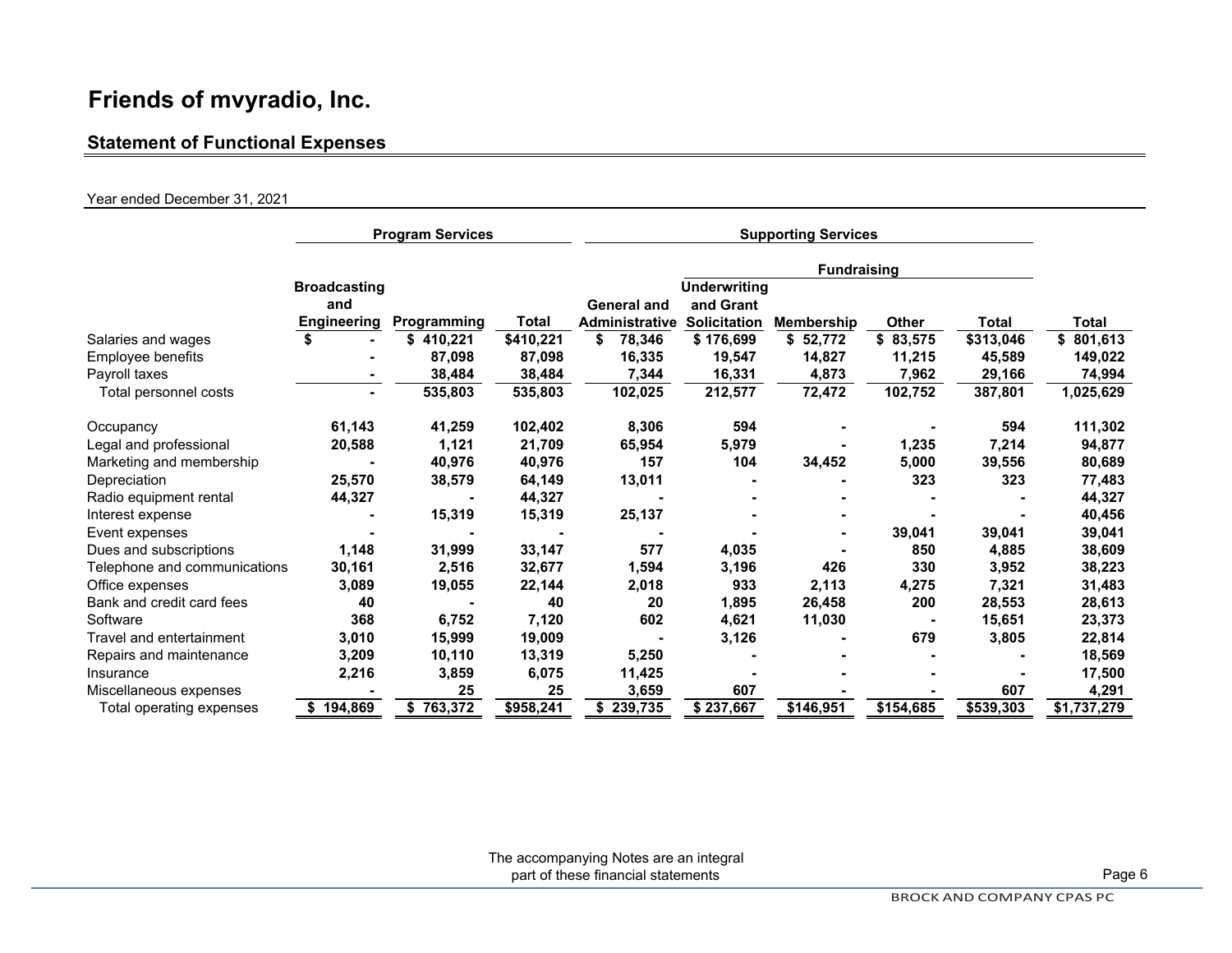## **Statement of Functional Expenses**

### Year ended December 31, 2020

|                              |                          | Program Services |                       |                |                     |            |                   |           |             |  |
|------------------------------|--------------------------|------------------|-----------------------|----------------|---------------------|------------|-------------------|-----------|-------------|--|
|                              |                          |                  |                       |                | Fundraising         |            |                   |           |             |  |
|                              | <b>Broadcasting</b>      |                  |                       |                | <b>Underwriting</b> |            |                   |           |             |  |
|                              | and                      |                  |                       | General and    | and Grant           |            |                   |           |             |  |
|                              | Engineering              | Programming      | Total                 | Administrative | Solicitation        | Membership | Other             | Total     | Total       |  |
| Salaries and wages           | \$                       | \$345,617        | $\overline{$345,617}$ | 82,911<br>\$   | \$155,505           | \$40,234   | $\sqrt{$}$ 90,874 | \$286,613 | \$715,141   |  |
| Employee benefits            |                          | 58,808           | 58,808                | 15,008         | 9,220               | 6,652      | 10,292            | 26,164    | 99,980      |  |
| Payroll taxes                |                          | 35,831           | 35,831                | 8,442          | 15,203              | 3,961      | 9,187             | 28,351    | 72,624      |  |
| Total personnel costs        | $\overline{\phantom{a}}$ | 440,256          | 440,256               | 106,361        | 179,928             | 50,847     | 110,353           | 341,128   | 887,745     |  |
| Legal and professional       | 18,028                   | 391              | 18,419                | 63,257         | 4,754               | 60         |                   | 4,814     | 86,490      |  |
| Marketing and membership     |                          | 14,335           | 14,335                | 202            | 3,201               | 33,080     | 9,133             | 45,414    | 59,951      |  |
| Radio equipment rental       | 44,475                   |                  | 44,475                |                |                     |            | $\blacksquare$    |           | 44,475      |  |
| Telephone and communications | 31,718                   | 1,586            | 33,304                | 2,011          | 3,180               | 1,200      |                   | 4,380     | 39,695      |  |
| Dues and subscriptions       | 1,160                    | 32,504           | 33,664                | 492            | 320                 |            | 1,212             | 1,532     | 35,688      |  |
| Interest expense             |                          |                  |                       | 29,955         |                     |            |                   |           | 29,955      |  |
| Software                     | 349                      | 6,063            | 6,412                 | 702            | 3,723               | 18,053     | 548               | 22,324    | 29,438      |  |
| Occupancy                    | 22,419                   | 2,490            | 24,909                | 1,655          | 896                 |            |                   | 896       | 27,460      |  |
| Depreciation                 | 19,047                   | 6,121            | 25,168                |                |                     |            | 389               | 389       | 25,557      |  |
| Bank and credit card fees    | 2                        |                  |                       | 225            | 808                 | 19,146     | 3,505             | 23,459    | 23,686      |  |
| Repairs and maintenance      | 5,401                    | 4,900            | 10,301                | 5,530          |                     |            | 518               | 518       | 16,349      |  |
| Travel and entertainment     |                          | 9,762            | 9,762                 | 30             | 4,474               |            | 439               | 4,913     | 14,705      |  |
| Insurance                    | 1,879                    |                  | 1,879                 | 9,910          |                     |            |                   |           | 11,789      |  |
| Office expenses              | 715                      | 6,284            | 6,999                 | 569            | 1,087               | 925        | 2,145             | 4,157     | 11,725      |  |
| Miscellaneous expenses       |                          |                  |                       | 350            | 9,450               |            | 1,000             | 10,450    | 10,800      |  |
| Total operating expenses     | \$145,193                | \$524,692        | \$669,885             | \$221,249      | \$211,821           | \$123,311  | \$129,242         | \$464,374 | \$1,355,508 |  |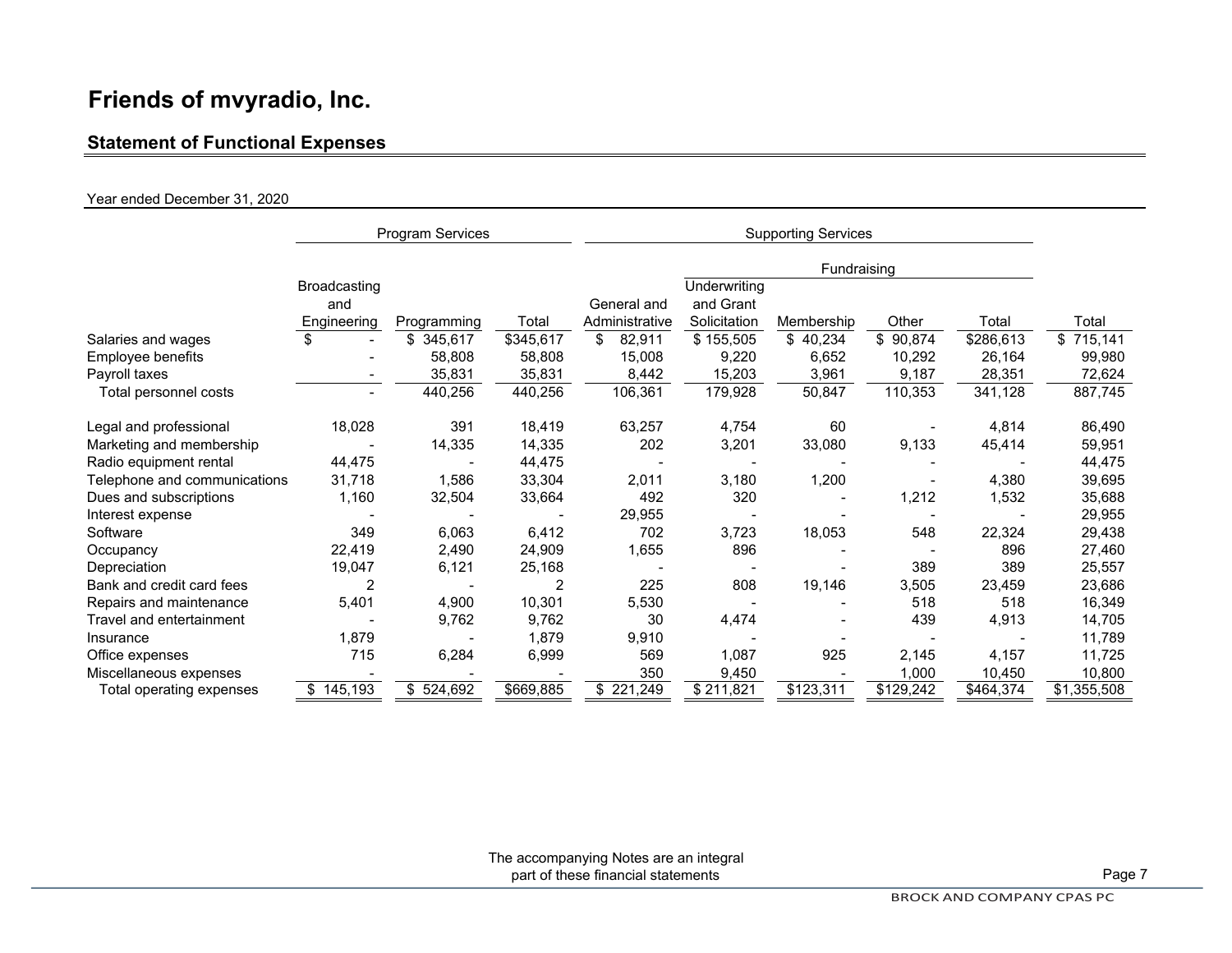## **Statements of Cash Flows**

Increase (Decrease) in Cash and Cash Equivalents

| Years ended December 31                                    | 2021            |    | 2020       |
|------------------------------------------------------------|-----------------|----|------------|
|                                                            |                 |    |            |
| <b>Cash Flows From Operating Activities</b>                |                 |    |            |
| Change in net assets                                       | \$<br>1,148,830 | \$ | 1,346,911  |
| Adjustments to reconcile change in net assets              |                 |    |            |
| to net cash provided by operating activities               |                 |    |            |
| Depreciation                                               | 77,483          |    | 25,557     |
| Loss on disposal of equipment                              | 948             |    |            |
| Net present value allowance                                | (110)           |    | 3,783      |
| Forgiveness of debt                                        | (500,000)       |    | (500,000)  |
| Increase (decrease) from changes in assets and liabilities |                 |    |            |
| Accounts receivable                                        | (24, 357)       |    | 2,514      |
| Contributions receivable                                   | (92, 950)       |    | (198, 871) |
| Prepaid expenses                                           | (4, 410)        |    | 15,000     |
| Accounts payable                                           | (160, 402)      |    | 150,981    |
| Accrued compensation and benefits                          | (25, 106)       |    | 22,666     |
| Deferred revenue                                           | (5, 810)        |    | (624)      |
| Net cash provided by operating activities                  | 414,116         |    | 867,917    |
| <b>Cash Flows From Investing Activities</b>                |                 |    |            |
| Purchases of property and equipment                        | (618, 155)      |    | (652,159)  |
| Net cash used by investing activities                      | (618, 155)      |    | (652,159)  |
|                                                            |                 |    |            |
| <b>Cash Flows From Financing Activities</b>                |                 |    |            |
| Payments on construction line of credit                    | (15,003)        |    |            |
| Borrowings on line of credit, related party                |                 |    | 325,000    |
| Net cash provided (used) by financing activities           | (15,003)        |    | 325,000    |
|                                                            |                 |    |            |
| Net Increase (Decrease) in Cash and Cash Equivalents       | (219, 042)      |    | 540,758    |
| Cash and Cash Equivalents, Beginning of Year               | 1,057,045       |    | 516,287    |
| Cash and Cash Equivalents, End of Year                     | 838,003<br>\$   | P. | 1,057,045  |
|                                                            |                 |    |            |
| <b>Supplemental Cash Flow Information</b>                  |                 |    |            |
| Cash paid for interest                                     | \$<br>28,086    | \$ |            |
| Cash paid for interest and capitalized                     |                 |    |            |
| as construction in progress                                | \$<br>12,370    | \$ | 2,889      |
| Property and equipment acquired with                       |                 |    |            |
| construction line of credit                                | \$<br>534,659   | \$ | 465,341    |

The accompanying Notes are an integral part of these financial statements **Page 8**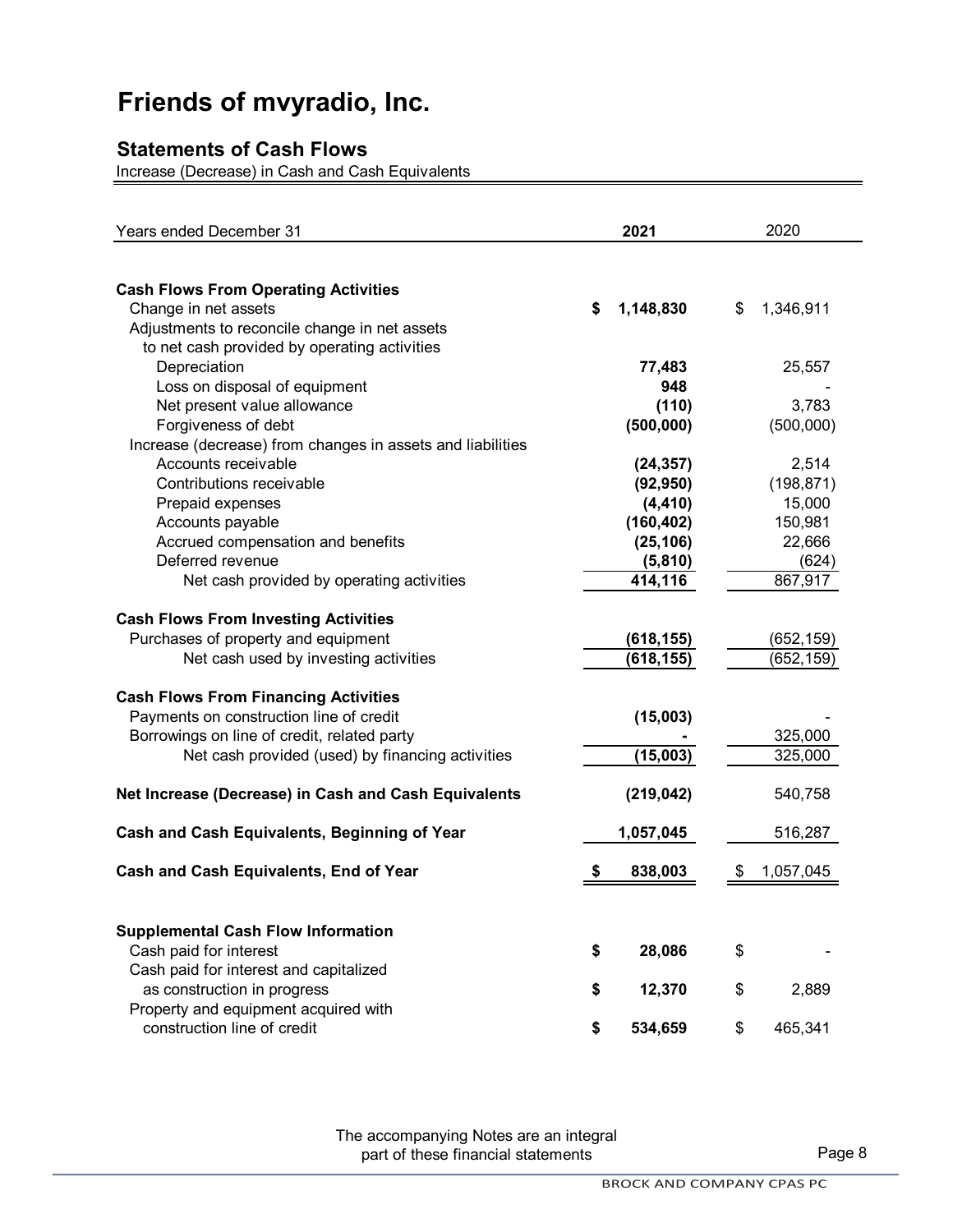## **Notes to Financial Statements**

December 31, 2021 and 2020

## **Note 1 – Nature of Organization and Significant Accounting Policies**

*Nature of Organization.* Friends of mvyradio, Inc. (the Organization) is a Massachusetts non-profit corporation established in August 2013 to operate an internet streaming music service and a FM radio station on the island of Martha's Vineyard, Massachusetts. The Organization aspires to reflect Martha's Vineyard and the region in music, news, culture, and community. It embraces its local, regional and worldwide roots through its independent format, and uses contemporary media and community engagement to enrich the lives of its audience. Funding for the Organization is primarily obtained through charitable contributions, memberships and grants from interested parties, and underwriting fees.

*Basis of Accounting.* The financial statements of the Organization have been prepared on the accrual basis of accounting and, accordingly, reflect all significant receivables, payables, and other liabilities.

*Basis of Presentation.* The Organization reports information regarding its financial position and activities according to two classes of net assets: net assets without donor restrictions and net assets with donor restrictions.

*Net Assets Without Donor Restrictions.* Net assets resulting from revenues generated by receiving contributions that have no donor stipulations, providing services, and receiving interest and other income, less expenses incurred in providing program related services, raising contributions, and performing administrative functions.

*Net Assets With Donor Restrictions.* Net assets resulting from gifts of cash and other assets that are received with donor stipulations that limit the use of the donated assets, until the donor restriction expires, that is until the stipulated time restriction ends or the purpose of the restriction is accomplished.

*Use of Estimates.* The preparation of financial statements in conformity with accounting principles generally accepted in the United States of America requires management to make estimates and assumptions that affect certain reported amounts and disclosures. Accordingly, actual results could differ from those estimates.

*Cash and Cash Equivalents.* Cash consists of a checking and savings accounts held at financial institutions. For purposes of the statement of cash flows, the Organization considers all highly liquid debt instruments with maturities of three months or less to be cash equivalents.

*Accounts Receivable.* Accounts receivable consist of amounts due from sponsors for underwriting programs or events that have occurred and are stated at the amount of consideration from customers, of which the Organization has an unconditional right to receive. At the time accounts receivable are originated, the Organization considers an allowance for doubtful accounts based on the creditworthiness of the client. The allowance is continually reviewed and adjusted to maintain the allowance at a level considered adequate to cover future uncollectible amounts. The allowance is management's best estimate of uncollectible amounts and is determined based on historical performance that is tracked by the Organization on an ongoing basis. As of December 31, 2021 and 2020, management believes all accounts receivable are fully collectible, and accordingly, no allowance for doubtful accounts has been recorded.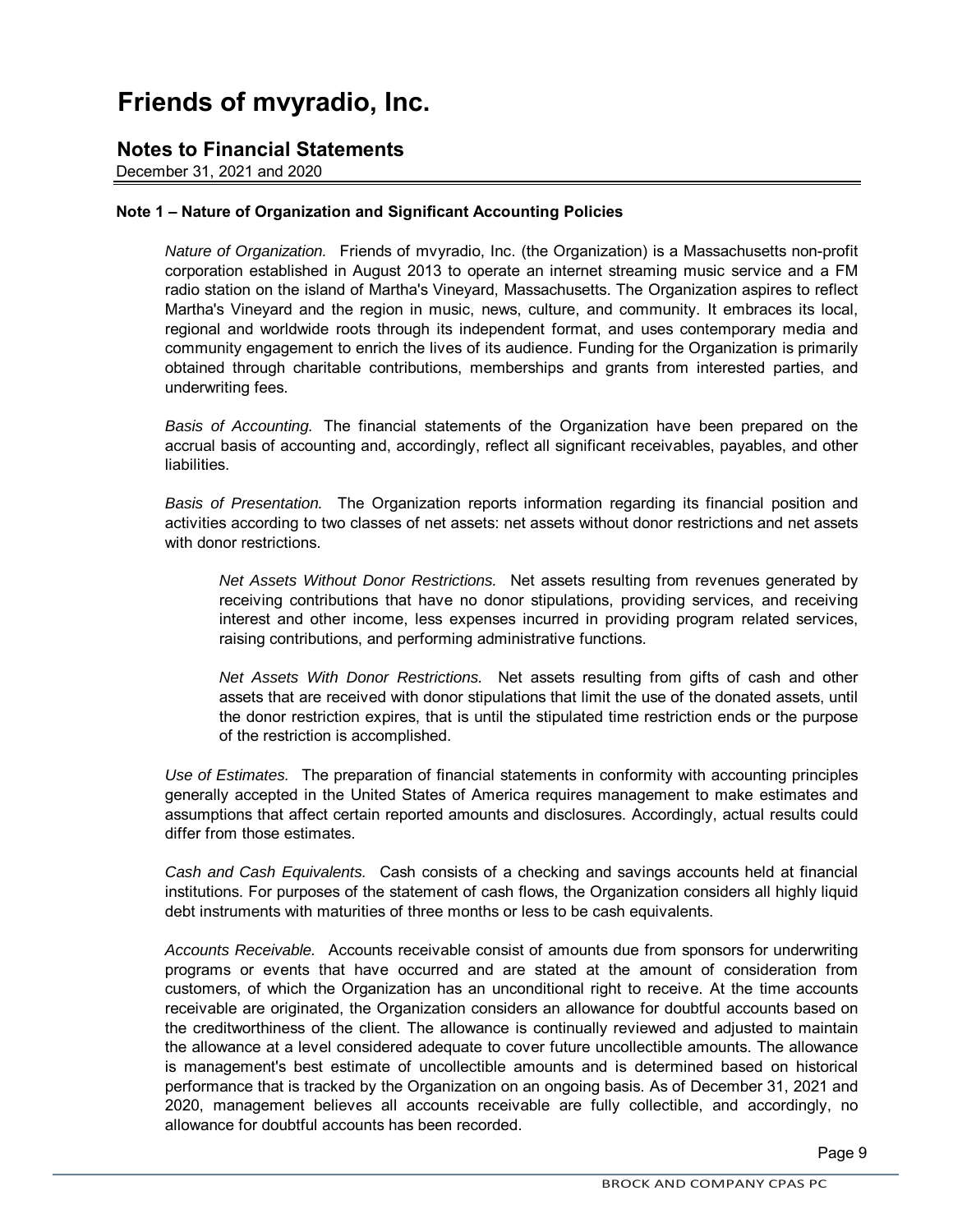## **Notes to Financial Statements**

December 31, 2021 and 2020

## **Note 1 – Nature of Organization and Significant Accounting Policies (continued)**

*Contributions Receivable.* Unconditional promises to give are recognized as revenue in the period received. Contributions receivable are recorded at the amount the Organization expects to receive, allowing for estimated uncollectible contributions. The allowance for uncollectible contributions is estimated based on management's review of specific contributions outstanding. As of December 31, 2021 and 2020, management believes all contributions receivable are fully collectible, and accordingly, no allowance for doubtful contributions has been recorded. Conditional promises to give are recognized when the conditions on which they depend are substantially met.

*Property and Equipment.* It is the Organization's policy to capitalize property and equipment at cost for purchases over \$1,000, while repair and maintenance items are charged to expense. Donations of property and equipment are capitalized at their estimated fair value on the date of gift. Such donations are reported as contributions without donor restriction unless the donor has restricted the donated asset to a specific purpose. Property and equipment is depreciated using the straight-line method over the estimated useful lives of the assets, which is generally forty years for buildings, four to ten years for radio and broadcast equipment, two to seven years for computer equipment, ten years for furniture and fixtures, and the remaining lease term for leasehold improvements.

*Intangible Asset.* The indefinite-lived intangible asset consists of a broadcast license. The broadcast license is not amortized, but is tested for impairment annually, or more frequently if circumstances indicate potential impairment, through a comparison of fair value to its carrying amount. The Organization utilizes an outside valuation firm to assist in determining fair value. The valuation of the broadcast license is an estimate that involves judgements about the validity of comparable sales. It is at least reasonably possible that such valuations will change in the near term and the change could be material. The broadcast license must be renewed periodically at minimal cost. Significant future cash flows associated with the broadcast license are affected by the Organization's ability or intent to renew the license. The costs incurred to renew the broadcast license will be expensed as incurred. The broadcast license is subject to renewal in April 2030.

*Impairment of Long-Lived Assets.* In the event that facts and circumstances indicate that property and equipment, or other assets, may be impaired, an evaluation of recoverability would be performed. If an evaluation is required, the estimated future undiscounted cash flows associated with the asset are compared to the asset's carrying amount to determine if a write-down to market value would be necessary. No impairment losses were recorded during the years ended December 31, 2021 and 2020.

*Revenue Recognition.* The Organization earns revenue from contracts with customers through providing underwriting services, which primarily includes the marketing of corporate sponsors on air and on the Organization's website. The Organization's customers are primarily local businesses. The Organization's contracts typically include a single performance obligation to perform agreed upon services, which generally occur within a single fiscal year.

Underwriting fee revenue is recognized over time as the Organization's customers simultaneously receive and consume the benefits of the Organization's performance. The Organization typically provides underwriting services under fixed fee arrangements which are billed in advance of the service. Amounts that have been invoiced are recorded in either deferred revenue or revenue, depending on whether the revenue recognition criteria have been met.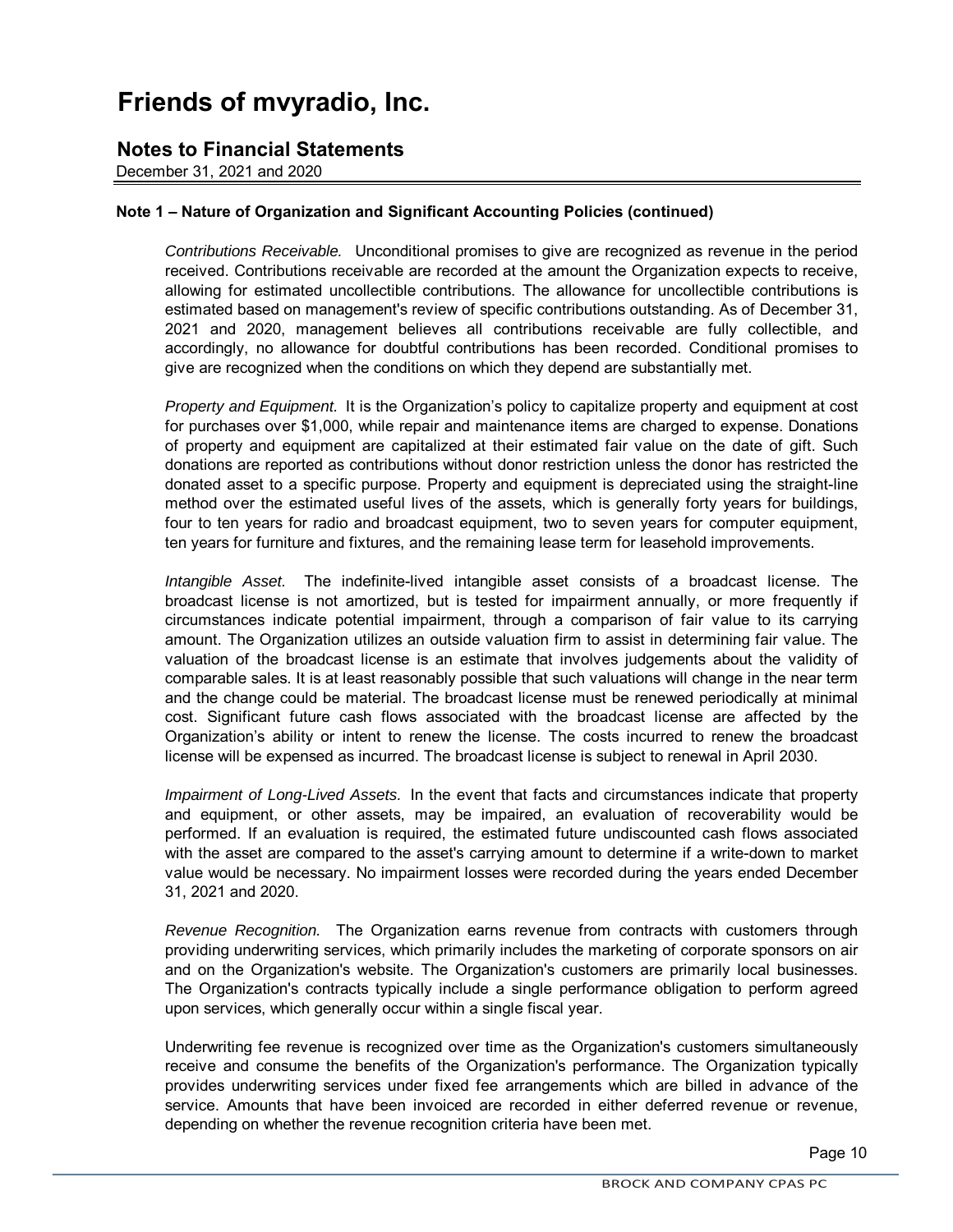## **Notes to Financial Statements**

December 31, 2021 and 2020

## **Note 1 – Nature of Organization and Significant Accounting Policies (continued)**

*Revenue Recognition (continued).* The Organization generally does not experience changes in the transaction price subsequent to the inception of its contracts.

Underwriting fee revenue recognized under contracts with customers for the years ended December 31, 2021 and 2020, was \$384,352 and \$244,635, respectively. The Organization had accounts receivable representing net billed amounts due on contracts with customers of \$54,484, \$30,127, and \$32,641 as of December 31, 2021 and 2020 and January 1, 2020, respectively. The Organization did not have any contract assets associated with underwriting fees as of December 31, 2021 and 2020, or as of January 1, 2020. The Organization typically collects fees in advance of services being provided, which are recorded as deferred revenue (contract liabilities) on the statements of financial position, and recorded as services are provided. Contract liabilities as of December 31, 2021 and 2020 totaled \$17,549 and \$23,359, respectively. Contract liabilities totaling \$23,983 as of January 1, 2020 were recognized as revenue in 2020. The outstanding contract liabilities as of December 31, 2020 were recognized as revenue in 2021 and the Organization expects to recognize the December 31, 2021 amounts as revenue in 2022.

*Contributions, Memberships, and Grants.* Contributions, memberships, and grants are recognized when the donation is received. Donor-restricted gifts are reported as increases in net assets with donor restrictions. When a restriction expires, net assets with donor restrictions are reclassified to net assets without donor restrictions. Contributions and grants that are restricted by the donor or grantor are reported as increases in net assets with donor restrictions even if the restrictions expire in the fiscal year in which the contributions are recognized.

*Contributed Services and Materials.* Contributed services are recognized if services received (a) create or enhance non-financial assets or (b) require specialized skills and are provided by individuals possessing those skills and would typically need to be purchased if not provided by donation. Contributed materials are reported at fair market value on the date of gift.

*Barter Transactions.* The Organization barters sponsorship broadcasts for materials and services. Revenue from such transactions is recorded at the estimated fair market value of the material or service received. Revenue is recognized as the sponsorships are broadcast, and expenses are recognized when incurred. When materials or services are received prior to the sponsorship broadcast, the Organization records deferred revenue. When sponsorships are broadcast in advance of receiving the materials or services, the Organization records a receivable. Barter transactions totaled \$85,017 in 2021 and \$56,161 in 2020.

*Income Taxes.* The Organization is a nonprofit corporation exempt from income taxes as described in Section 501(c)(3) of the Internal Revenue Code and is classified by the Internal Revenue Service as other than a private foundation. Accordingly, no provision for income taxes has been made.

*Functional Allocation of Expenses.* The costs of providing various programs and other activities have been summarized on a functional basis. Accordingly, direct expenses have been allocated to the applicable program for which the expenses were incurred. Indirect expenses have been allocated between program and supporting services based on an analysis of personnel time and space utilized for the related activities.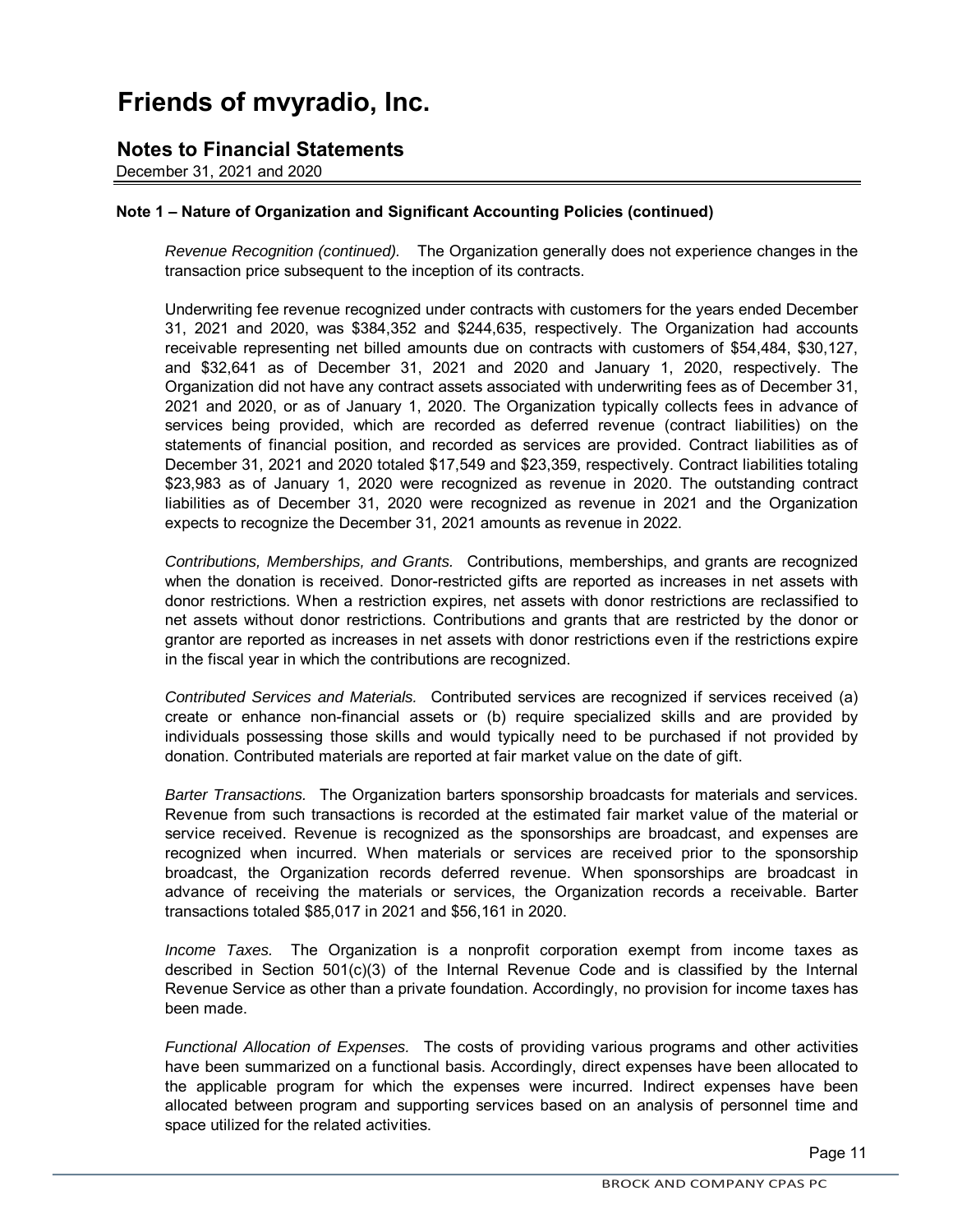## **Notes to Financial Statements**

December 31, 2021 and 2020

### **Note 1 – Nature of Organization and Significant Accounting Policies (continued)**

*Reclassifications.* Certain amounts from the financial statements for the year ended December 31, 2020 have been reclassified to conform to current year presentation, without affecting the change in net assets.

*Subsequent Events.* The Organization evaluates events and transactions occurring subsequent to the date of the financial statements for matters requiring recognition or disclosure in the financial statements. The accompanying financial statements consider events through May 23, 2022, the date at which the financial statements were available for release.

#### **Note 2 - Liquidity and Availability**

The Organization receives significant contributions and promises to give that are restricted by donors, and considers contributions restricted for programs which are ongoing, major, and central to its annual operations to be available to meet cash needs for general expenditures. The Organization manages its liquidity and reserves following three guiding principles: operating within a prudent range of financial soundness and stability; maintaining adequate liquid assets to fund near-term operating needs; and maintaining sufficient reserves to provide reasonable assurance that longterm obligations will be discharged. To achieve these guiding principles, the Organization forecasts its future cash flows and monitors its liquidity monthly. During the years ended December 31, 2021 and 2020, the level of liquidity and reserves was managed within the guiding principles. The Organization's financial assets available for general expenditures within one year are as follows at December 31:

|                                                                                                                    | 2021                               | 2020                             |
|--------------------------------------------------------------------------------------------------------------------|------------------------------------|----------------------------------|
| Financial assets at year end:<br>Cash and cash equivalents<br>Accounts receivable<br>Contributions receivable, net | 838,003<br>\$<br>54,484<br>400,100 | \$1,057,045<br>30,127<br>307,040 |
|                                                                                                                    | 1,292,587                          | 1,394,212                        |
| Less amounts not available to be<br>used within one year:<br>Contributions receivable due                          |                                    |                                  |
| beyond one year, net                                                                                               | (66,327)                           | (54, 717)                        |
|                                                                                                                    | 1.226.260                          | 1,339,495                        |

#### **Note 3 – Contributions Receivable**

Contributions receivable consist of the following at December 31:

|                                     | 2021 |         |  | 2020    |  |  |
|-------------------------------------|------|---------|--|---------|--|--|
| Amounts due in:<br>One year or less | S    | 333,773 |  | 252,323 |  |  |
| One to five years                   |      | 70,000  |  | 58,500  |  |  |
|                                     |      | 403,773 |  | 310,823 |  |  |
| Less present value allowance        |      | (3,673) |  | (3,783) |  |  |
|                                     |      | 400,100 |  | 307,040 |  |  |

Page 12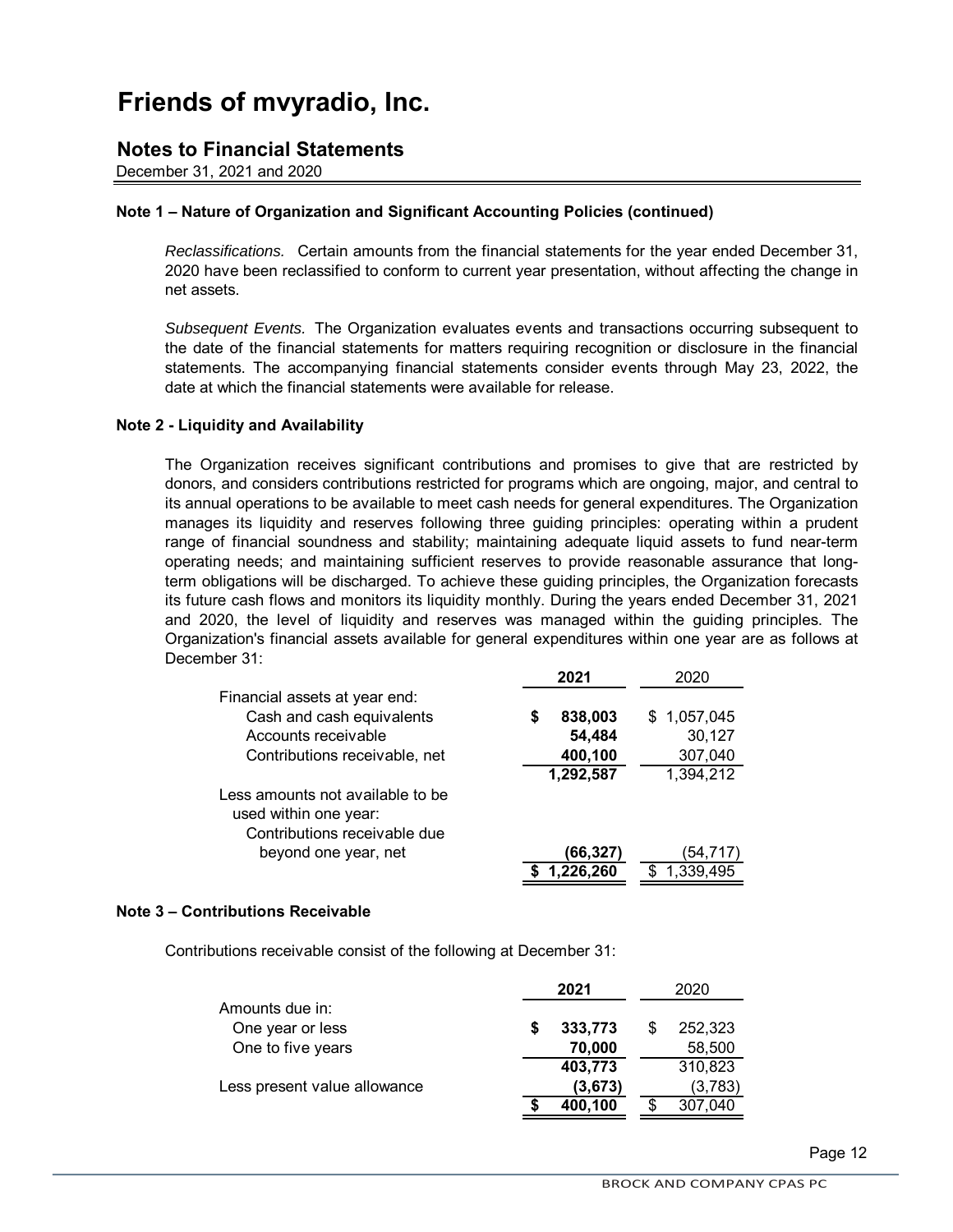## **Notes to Financial Statements**

December 31, 2021 and 2020

### **Note 3 – Contributions Receivable (continued)**

Contributions receivable are measured in the aggregate using present value techniques that consider historical trends of collection similar to the fund raising activities, the type of donor, general economic conditions, and market interest rate assumptions. The present value discount rate used at December 31, 2021 and 2020 was 4.0%. The interest element resulting from amortization of the discount for the time value of money is reported as contribution revenue.

### **Note 4 – Property and Equipment**

Property and equipment consist of the following at December 31:

|                               | 2021        | 2020        |
|-------------------------------|-------------|-------------|
| Land and building             | \$3,934,649 | \$1,798,959 |
| Radio and broadcast equipment | 330,826     | 174,136     |
| Computer equipment            | 54,536      | 56,278      |
| <b>Furniture and fixtures</b> | 21,286      | 17,050      |
| Leasehold improvements        | 16,141      | 16,141      |
| Construction in progress      | 12,178      | 1,172,429   |
|                               | 4,369,616   | 3,234,993   |
| Less accumulated amortization | (219, 783)  | (159, 543)  |
| Net property and equipment    | 4,149,833   | 3,075,450   |

Depreciation expense for the years ended December 31, 2021 and 2020 was \$77,483 and \$25,557, respectively. Amortization of leasehold improvement is included in depreciation expense.

### **Note 5 – Lines of Credit, Related Party Transactions and Subsequent Event**

The Organization has a \$1,000,000 construction line of credit agreement with The Cape Cod Five Cents Savings Bank for the renovation of the building. The agreement has outstanding borrowings of \$984,997 and \$465,341 at December 31, 2021 and 2020, respectively. Interest only payments were made through May 2021 and, upon completion of the draw period, monthly principal and interest payments of \$5,510 commenced in June 2021. The agreement bears interest at 3.99% for the first 60 months, thereafter, the interest rate will be adjusted every five years to the Boston Federal Home Loan and Bank 5 Year Rate plus 2.25%. The agreement is collateralized by a deed of trust and assignment of rents and matures in November 2039.

Scheduled maturities of the long-term debt are as follows at December 31, 2021:

| Year       | Amount       |
|------------|--------------|
| 2022       | 26,769<br>\$ |
| 2023       | 27,873       |
| 2024       | 28,916       |
| 2025       | 30,213       |
| 2026       | 31,458       |
| Thereafter | 839,768      |
|            | 984.997      |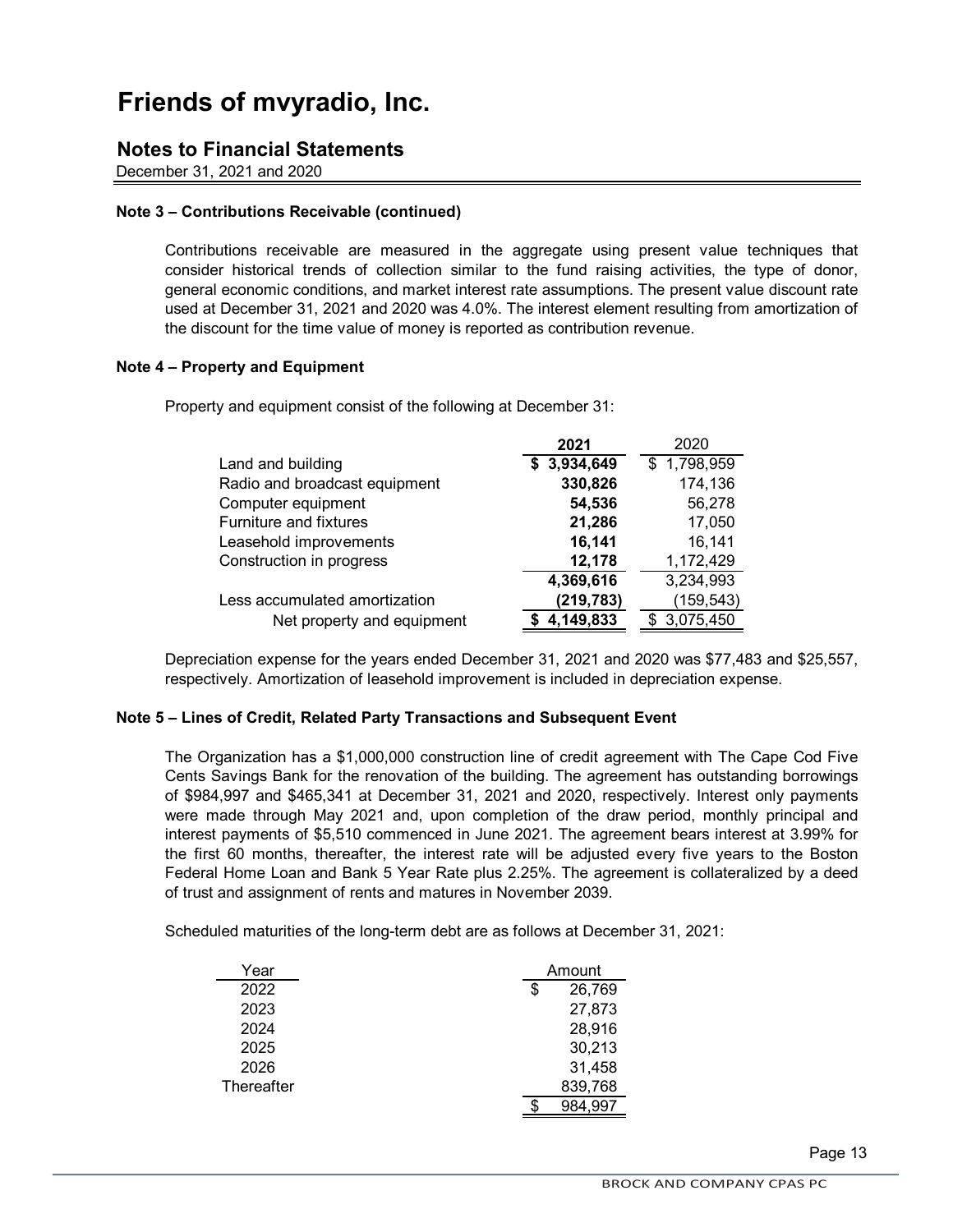## **Notes to Financial Statements**

December 31, 2021 and 2020

### **Note 5 – Lines of Credit, Related Party Transactions and Subsequent Event (continued)**

The Organization had a \$1,000,000 line of credit agreement with a member of the board of directors. The agreement with the related party had outstanding borrowings of \$500,000 at December 31, 2020. During each of the years ending December 31, 2021 and 2020, \$500,000 of the outstanding borrowings was forgiven by the related party. Interest expense forgiven by the related party totaled \$16,889 and \$29,955 in 2021 and 2020, respectively.

In March 2022, the Organization entered into a \$100,000 line of credit agreement with The Cape Cod Five Cents Savings Bank. The agreement bears interest at 1% over the Wall Street Journal Prime Rate with a floor rate of 4%. The agreement does not mature and is due on demand by the lender. The agreement is collateralized by generally all business assets.

#### **Note 6 – Net Assets With Donor Restrictions**

The following summarizes the changes in net assets with donor restrictions for the years December 31, 2021 and 2020:

|                            | <b>Purpose Restrictions</b> |                     |    |           | Time         |            |            |
|----------------------------|-----------------------------|---------------------|----|-----------|--------------|------------|------------|
|                            |                             | <b>Broadcasting</b> |    | Other     | Restrictions |            | Total      |
| Balance, January 1, 2020   |                             | 44,321              | \$ | 12,245    | \$           | 111,952    | 168,518    |
| Additions                  |                             | 44,821              |    | 5,900     |              | 307,040    | 357,761    |
| Releases                   |                             | (31, 473)           |    | (4,612)   |              | (108, 169) | (144, 254) |
| Balance, December 31, 2020 |                             | 57,669              |    | 13,533    |              | 310,823    | 382,025    |
| Additions                  |                             | 15,288              |    | 2,760     |              | 341,593    | 359,641    |
| Releases                   |                             | (42, 762)           |    | (10, 274) |              | (252, 316) | (305, 352) |
| Balance, December 31, 2021 |                             | 30,195              |    | 6,019     |              | 400,100    | 436,314    |

#### **Note 7 – Operating Leases and Related Party Transactions**

The Organization leases facilities in Vineyard Haven, Massachusetts under a noncancelable operating lease. The lease requires monthly payments of \$1,750, and expires in April 2024. The lease can be extended for three additional five-year periods each. Rent expense under the lease totaled \$21,000 and \$15,750 for the years ended December 31, 2021 and 2020, respectively.

The Organization leases space on a radio tower under a noncancelable operating lease. The lease expires April 2024 and can be extended for three additional five-year periods each. The Organization also leases equipment under a month-to-month arrangement. Rent expense under all the equipment leases totaled \$44,327 and \$44,475 for the years ended December 31, 2021 and 2020, respectively.

Future annual minimum lease payments required under the noncancelable operating leases are as follows at December 31, 2021:

| Year |    | <b>Facilities</b> | Equipment    |   | Total  |  |
|------|----|-------------------|--------------|---|--------|--|
| 2022 | S  | 21,000            | 20.951       | S | 41,951 |  |
| 2023 |    | 21.000            | 21.579       |   | 42.579 |  |
| 2024 |    | 7.000             | 5.434        |   | 12,434 |  |
|      | \$ | 49,000            | \$<br>47.964 |   | 96.964 |  |

Page 14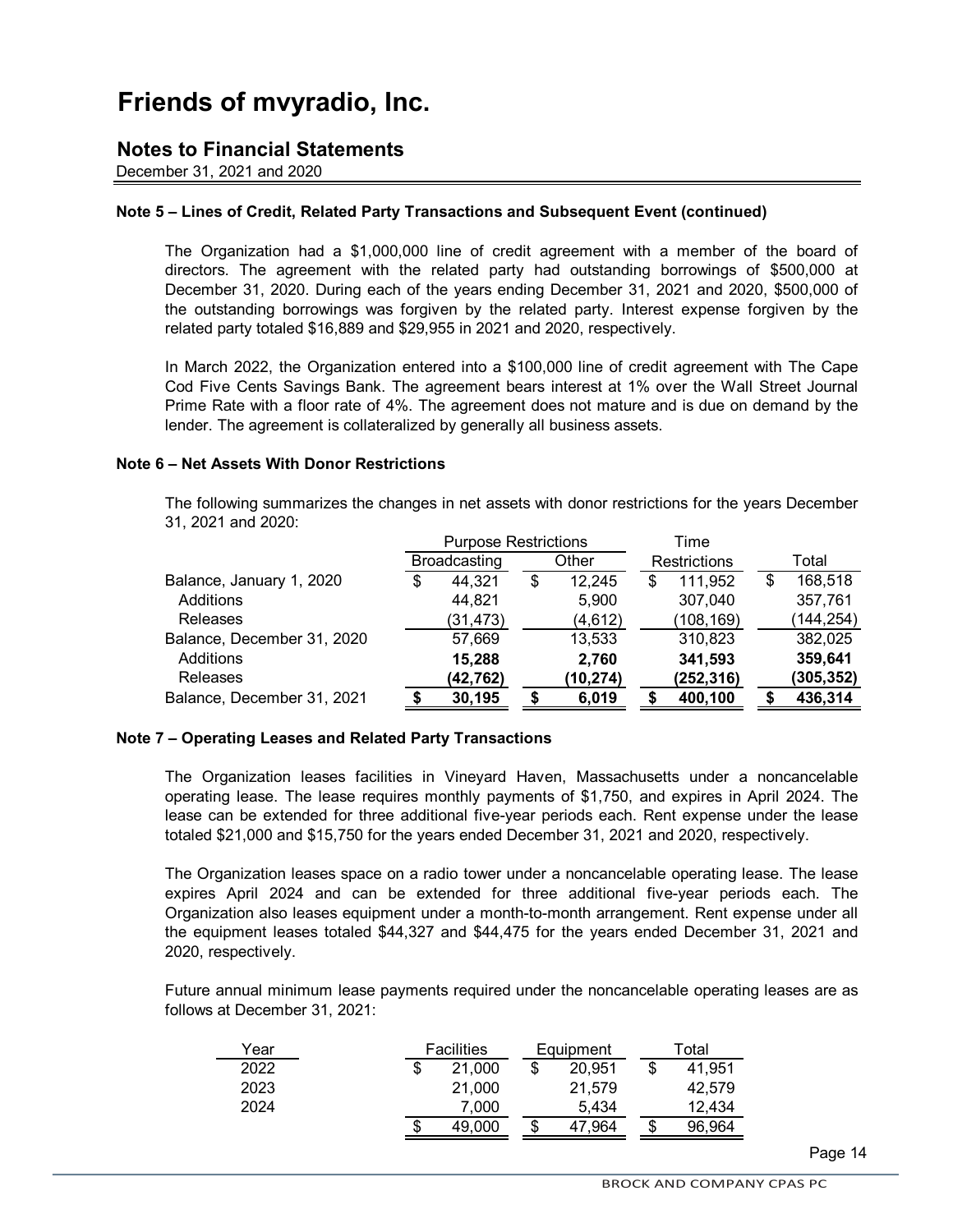## **Notes to Financial Statements**

December 31, 2021 and 2020

### **Note 8 – Contributed Services and Materials**

Contributed services and materials are as follows for the years ended December 31:

|                              | 2021  | 2020  |
|------------------------------|-------|-------|
| Graphic design services      | 1.399 |       |
| Landscape services and other | 923   | 1.030 |
|                              | 2.322 | .030  |

### **Note 9 – Paycheck Protection Program**

The Organization received proceeds from the Paycheck Protection Program administered by the U.S. Small Business Administration of \$155,080 and \$150,042 in 2021 and 2020, respectively. Proceeds from the program were considered a government grant if at least 60% of the proceeds were spent on eligible payroll, with the remaining 40% on other narrowly specified expenses. As of December 31, 2021 and 2020, the Organization fulfilled the requirements of the program. Accordingly, the Organization recognized grant revenue of \$155,080 and \$150,042 in 2021 and 2020, respectively

### **Note 10 – Retirement Plan**

The Organization maintains a 403(b) plan covering all employee who normally work at least 20 hours per week, are at least 21 years old, and have completed at least six months of service. The Organization provides a fully vested discretionary contribution to the plan. The Organization contributed \$15,379 and \$12,731 to the plan for the years ended December 31, 2021 and 2020, respectively.

### **Note 11 – Concentrations**

*Concentrations of Credit Risk.* The Organization's primary customers are companies receiving sponsorship spots. The Organization performs ongoing credit evaluations of its customers and generally does not require collateral. The Organization provides reserves for credit losses, as necessary, based on a thorough review of all outstanding accounts. Such losses and yearly provisions have been within management's expectations.

*Bank Deposits.* The Organization routinely maintained cash balances in excess of federally insured limits during the years ended December 31, 2021 and 2020.

*Major Donors.* The Organization had two donors who comprised 31% of total revenues for the year ended December 31, 2021. Contributions receivable due from the donors totaled \$202,541 at December 31, 2021. The Organization had a single donor who comprised 19% of total revenues for the year ended December 31, 2020.